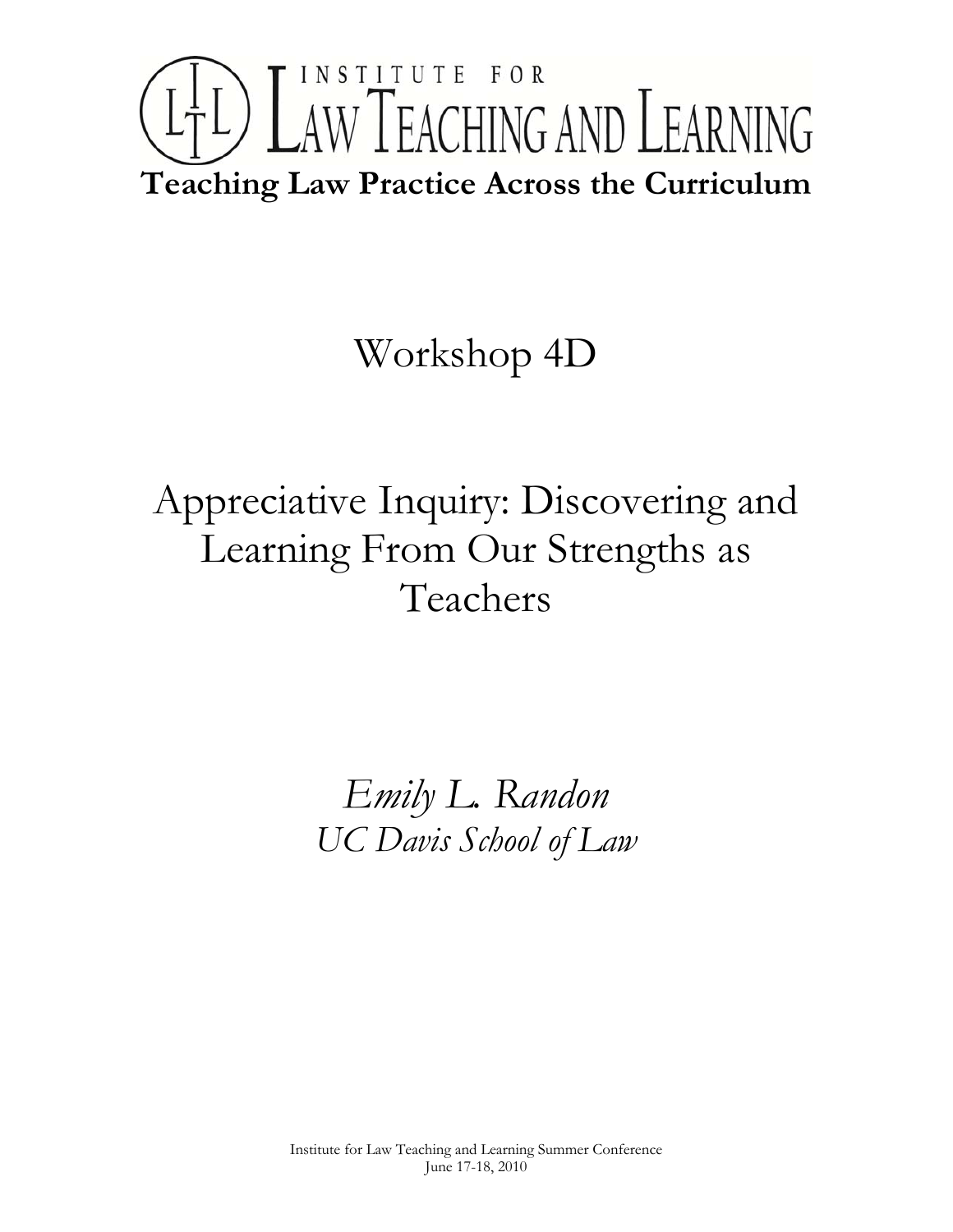

#### Workshop 4D

### Appreciative Inquiry: Discovering and Learning From Our Strengths as Teachers

*EmilY* L. *&ndon UC Davis School* if*Law*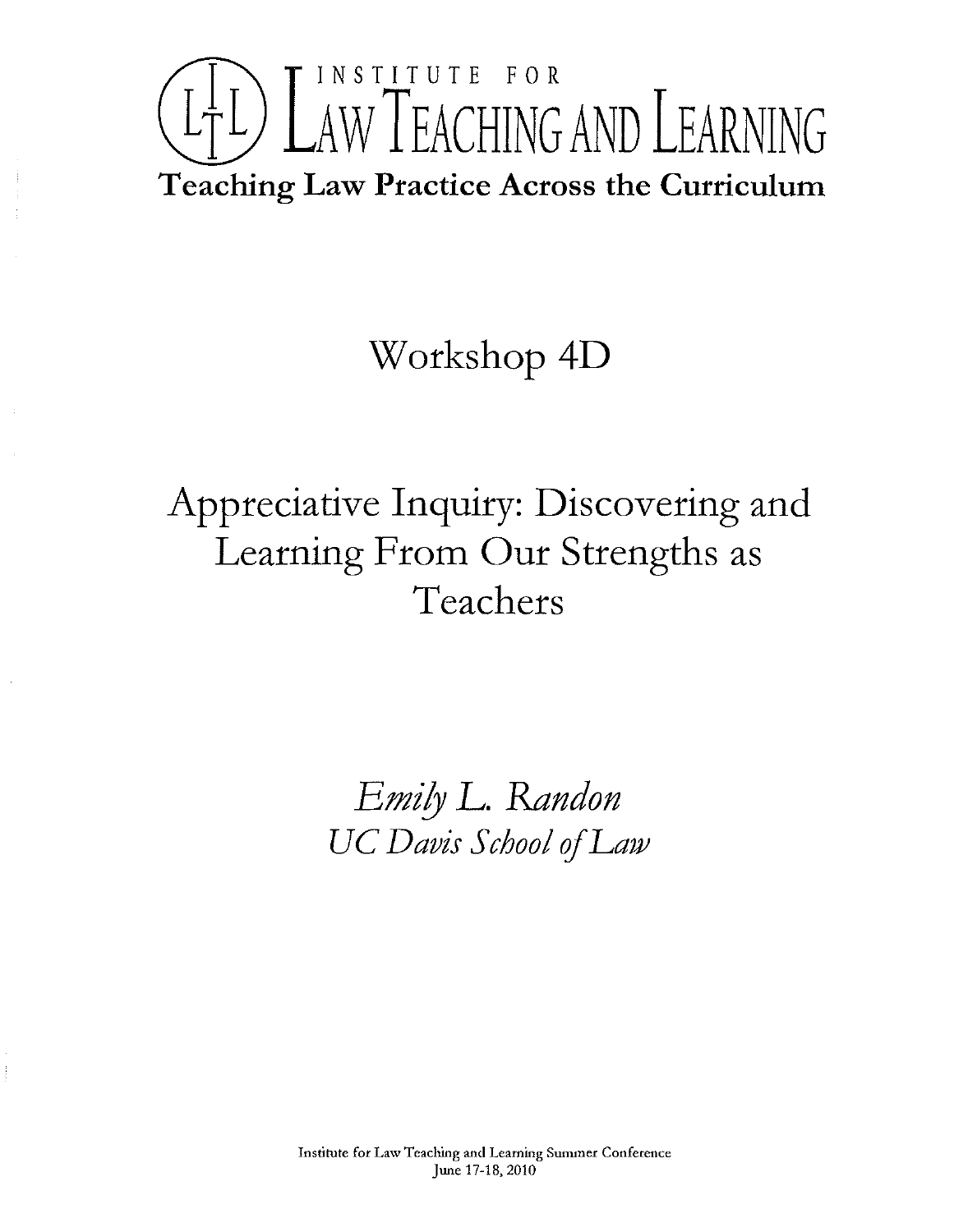

#### **Appreciative Inquiry: Discovering and Learning From Our Strengths as Teachers**

Session 4 Workshop  $-$  D  $\sim$  Friday, June 18, 2010  $-$  9:30-10:45 a.m. Emily Randon, UC Davis School of Law

Introduction: This interactive session will use the Appreciative Inquiry model of organizational assessment to provide law teachers the opportunity to identify, share and capture best teaching practices, to be engaged in thought about the legal education teaching community at large, and to take an active and direct role in shaping their own professional development.

Often as professors we are reluctant to assess our approach to teaching, and even more reluctant to change our teaching strategies. This is understandable. In legal education, we often view "assessment" or "change" as a negative; as if every problem (or even we ourselves) will be scrutinized under a microscope, and deficiencies found and documented. We have learned from student evaluations that we are "satisfactory" in some areas, and "need improvement" in others. Still, we are hesitant to change our strategies, as the very idea of "change" can instill a belief that there is some existing deficiency to improve which suggests our current practices are inadequate.

Appreciative Inquiry (AI) provides an alternative approach to assessment and change. Instead of looking for deficiencies, AI focuses on existing strengths and from these creates pathways toward an even better future. This table below illustrates the difference between a deficit based model and one based on strengths:

| <b>Problem Solving</b>                          | <b>Appreciative Inquiry</b>                       |
|-------------------------------------------------|---------------------------------------------------|
| "Felt Need" - Identification of Problem         | Appreciating and valuing the best of "What is"    |
| <b>Analysis of Causes</b>                       | Envisioning "What Might Be"                       |
| <b>Analysis of Possible Solutions</b>           | Dialoguing "What Should Be"                       |
| <b>Action Planning</b>                          | Innovating "What Will Be"                         |
| Assumes: organization is a problem to be solved | Assumes: organization is a mystery to be embraced |
| Back Door: What's in the way of what you want?  | Front Door: What do you want to create?           |
|                                                 |                                                   |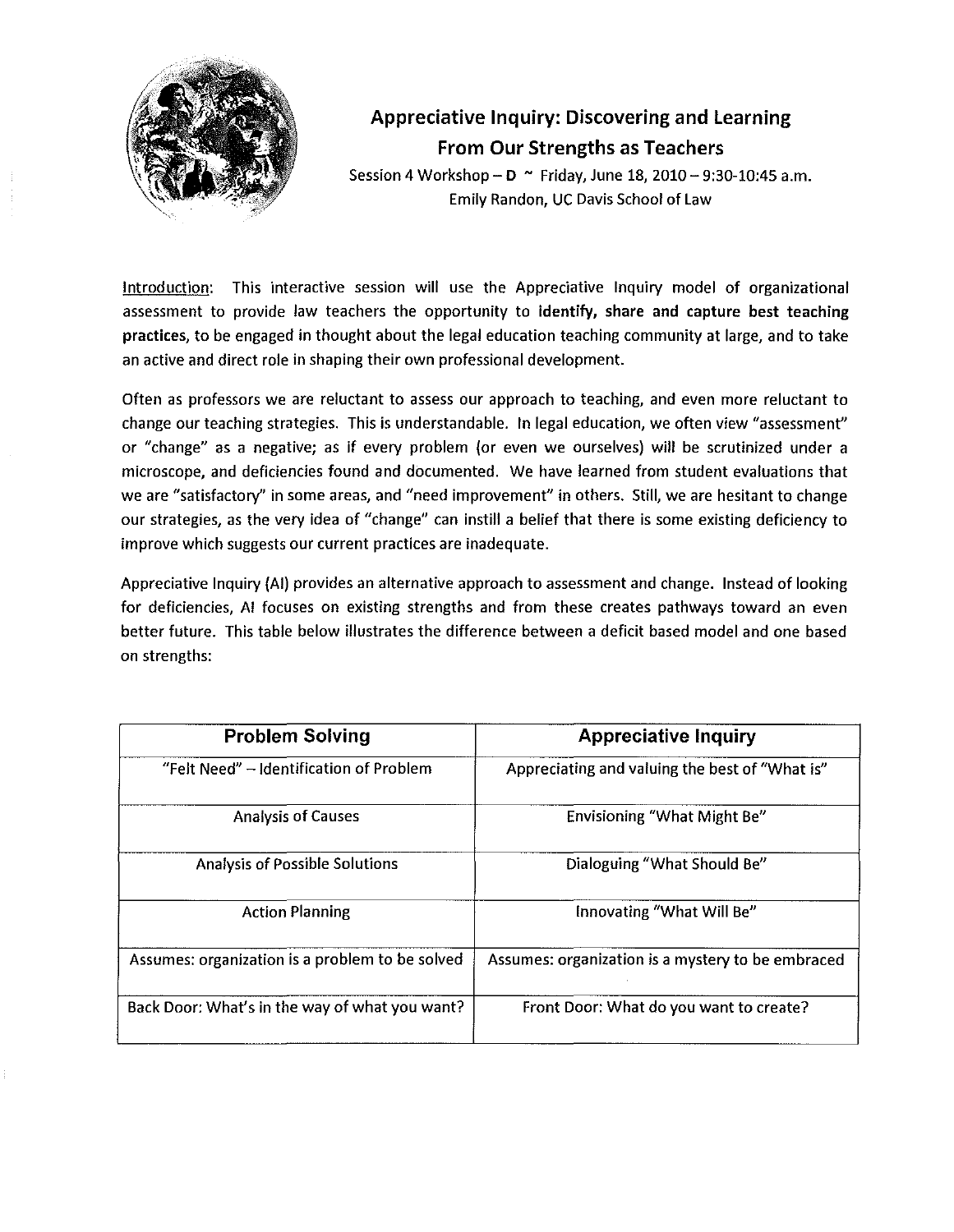#### APPRECIATIVE INQUIRY AND LAW TEACHING

AI was born from the positive psychology and organizational change movement in the 1980's and originally developed by David Cooperrider and his colleagues at Case Western Reserve University. While it was not necessarily designed to assess educators (or education), a growing number of institutions have utilized AI principles to assess and enhance educational programs and faculties.

Ap-pre'ci-ate, v., 1. Valuing; the act of recognizing the best in people or the world around us; affirming past and present strengths, successes, and potentials; to perceive those things that give life to living systems. 2. To increase in value.

In-quire', v., 1. The act of exploration and discovery. 2. To ask questions; to be open to seeing new potentials and possibilities.

For our purposes in looking at our best teaching practices and the future of legal education, Appreciative Inquiry (AI) operates from the following assumptions:

- In every school or individual within that school something works and can be valued
- o What we focus on becomes the reality we create
- $\Box$  The language we use creates our reality
- $\Box$  The act of asking a question begins the change
- o People have more confidence to journey to the future when they carry forward the best parts of the past

#### THIS WORKSHOP SESSION AT THIS CONFERENCE

In this setting, AI asks participants to Discover, Dream, Design and Deliver a new way of assessing the education of our law students and our own teaching practices. Through a series of "interviews", stories and descriptions of exceilent moments, we aim to craft a vision for an ideal classroom, learning environment and engaged teacher.